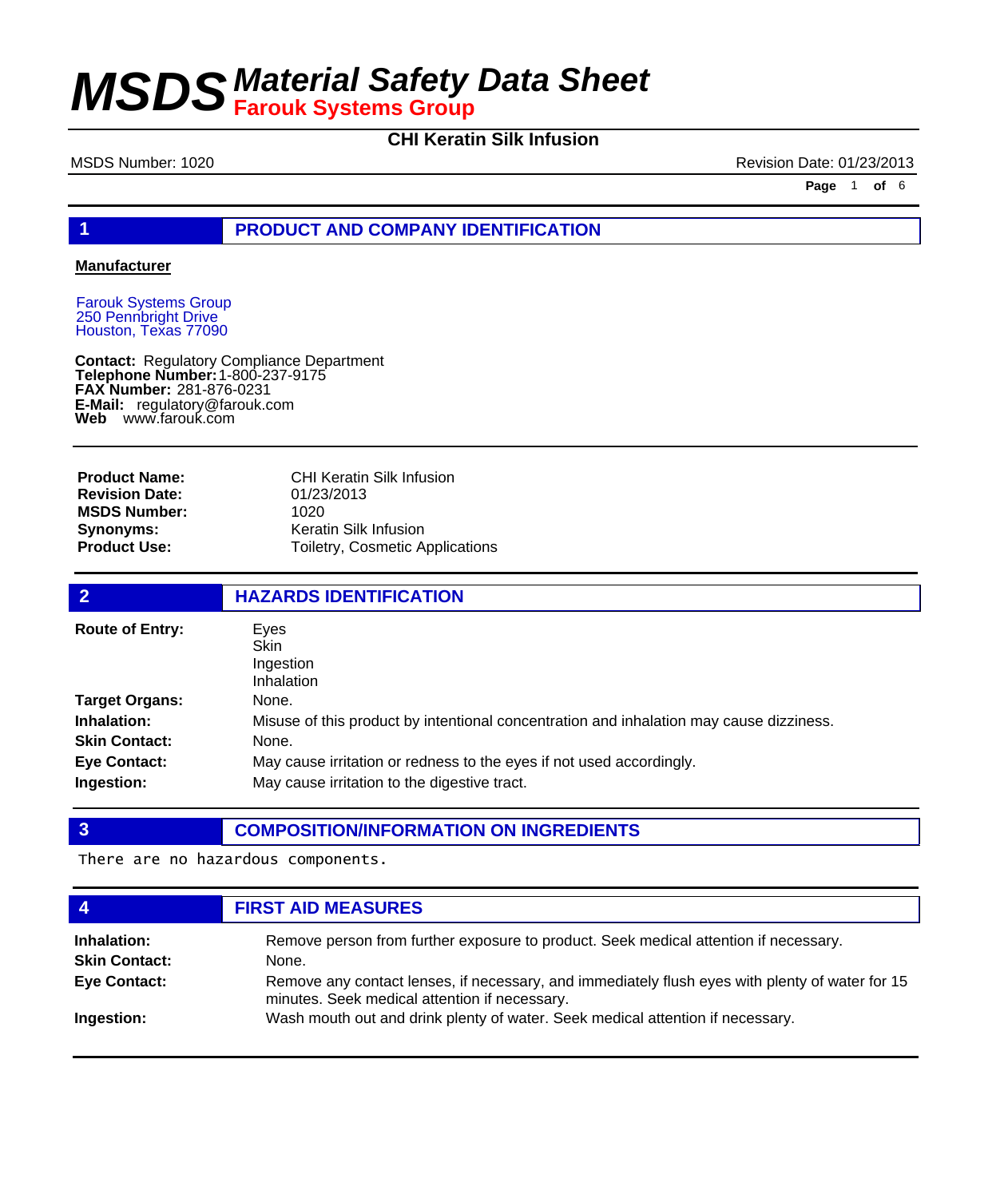### **CHI Keratin Silk Infusion**

MSDS Number: 1020 **Revision Date: 01/23/2013** 

**Page** 2 **of** 6

**5 FIRE FIGHTING MEASURES**

FLASHPOINT AND METHOD: Not applicable. FLAMMABLE LIQUIDS: Not available. AUTO IGNITION TEMP: None. FLAMMABLE CLASS: NFPA rating of 1. BURNING RATE OF SOLID: Not available

GENERAL HAZARDS: Evacuate personnel downwind of fire to avoid inhalation of fumes and smoke. EXTINGUISHING METHODS: Chemical type foam, CO2(Carbon Dioxide), Dry Chemical, Water Fog HAZARDOUS COMBUSTION PRODUCTS: None.

FIRE FIGHTING PROCEDURES: This product is a non-flammable substance. However, hazardous decomposition and combustion products may be formed in a fire situation. Cool exposed containers with water spray to prevent overheating.

FIRE FIGHTING EQUIPMENT: Respiratory and eye protection are required for fire fighting personnel. Full protective equipment (Bunker Gear) and self contained breathing apparatus (SCBA) should be used for all indoor fires and significant outdoor fires. For small outdoor fires, which may be easily extinguished with a portable fire extinguisher, use of a SCBA may not be needed.

### **6 ACCIDENTAL RELEASE MEASURES**

SMALL SPILL: When a spill occurs, use absorbent material on the substance. Dispose of the material according to all local, state and federal regulations. Always use an absorbent material when cleaning up a spill.

ENVIRONMENTAL PRECAUTIONS: Avoid run-off or release into sewers, stormdrains and waterways.

GENERAL PRECAUTIONS: Remove containers away from oxidizing materials.

#### **7 HANDLING AND STORAGE**

Use appropriate personal protective equipment as specified in Section 8. Handle in a manner consistent with good household/personal techniques and practices. **Handling Precautions:** Keep containers/bottles securely sealed when not in use. Store in cool/dry conditions that do not exceed room temperature. **Storage Requirements:**

#### **8 EXPOSURE CONTROLS/PERSONAL PROTECTION**

| <b>Engineering Controls:</b>      | These recommendations provide general guideance for handling this product safely.<br>Because specific use conditions may vary, safety procedures should be developed for<br>each specific application of this product. When developing procedures, always<br>consider potential waste, disposal and personal safety issues. |
|-----------------------------------|-----------------------------------------------------------------------------------------------------------------------------------------------------------------------------------------------------------------------------------------------------------------------------------------------------------------------------|
| <b>Protective Equipment:</b>      | EYES AND FACE: For reasonable foreseeable uses of this product, eye and face<br>protection is not required.<br>SKIN: For reasonable foreseeable uses of this product, skin protection is not required.<br>RESPIRATORY: For reasonable foreseeable uses of this product, respiratory<br>protection is not required.          |
| <b>Exposure Guidelines/Other:</b> | EXPOSURE GUIDELINES: Overexposure is unlikely. Since all parameters cannot be foreseen, the use of engineering controls<br>to reduce exposure may be necessary.                                                                                                                                                             |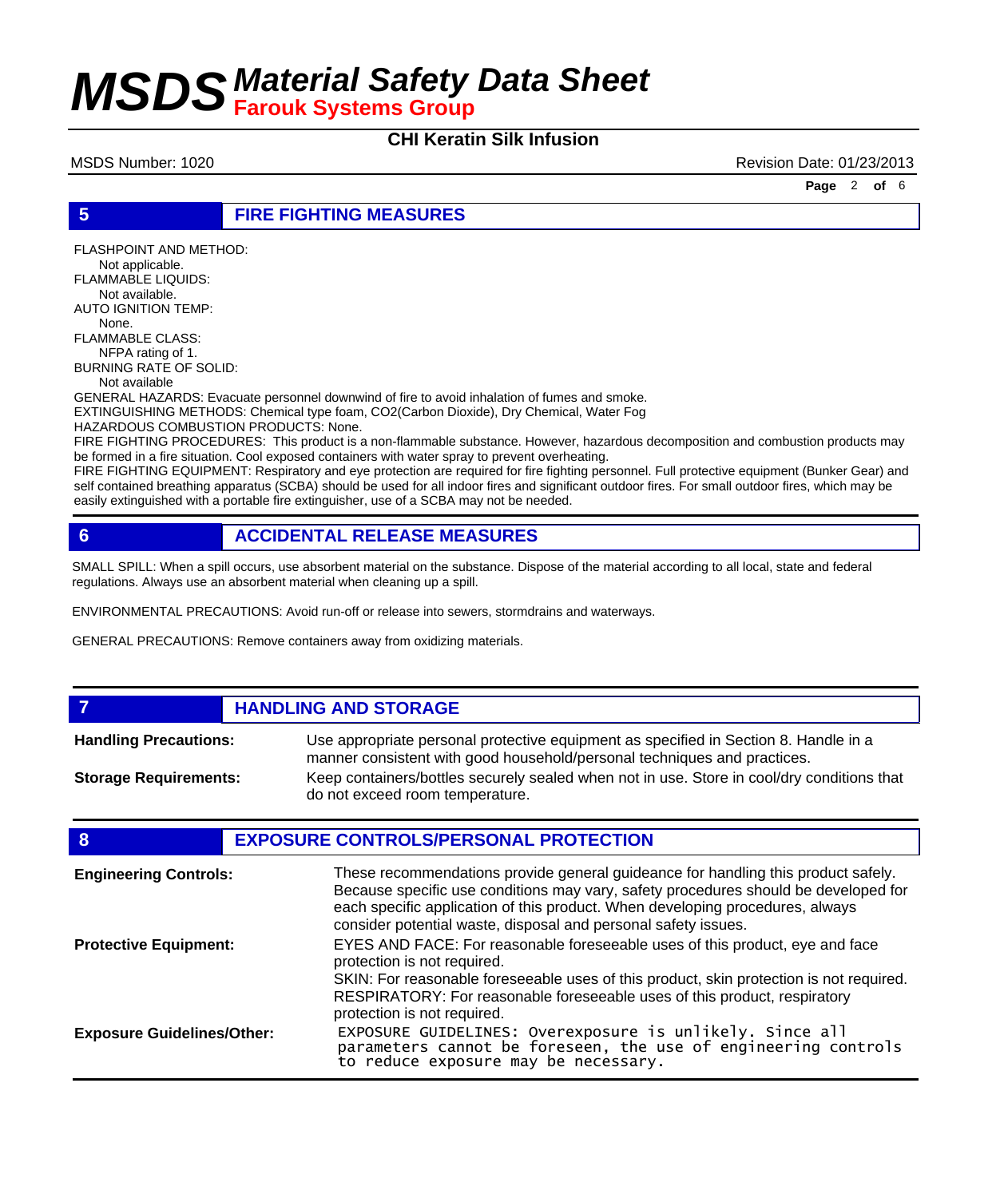**CHI Keratin Silk Infusion**

**9 PHYSICAL AND CHEMICAL PROPERTIES Appearance:** Clear **Physical State:** Vicious Liquid **Odor:** Pleasant perfumed fragrance **pH:** N/A **Vapor Pressure:** N/A **Vapor Density:** N/A **Boiling Point:** N/A **Freezing/Melting Pt.:** N/A **Solubility:** Insoluble **Spec Grav./Density:** MSDS Number: 1020 **Revision Date: 01/23/2013 Page** 3 **of** 6

**Viscosity:** 800 - 1000

| 10 <sup>°</sup>                          | <b>STABILITY AND REACTIVITY</b> |                                               |
|------------------------------------------|---------------------------------|-----------------------------------------------|
| <b>Stability:</b>                        |                                 | YES.                                          |
| <b>Conditions to avoid:</b>              |                                 | Extreme temperatures.                         |
| Materials to avoid (incompatability):    |                                 | Keep away from oxidizing materials and flame. |
| <b>Hazardous Decomposition products:</b> |                                 | None known.                                   |
| <b>Hazardous Polymerization:</b>         |                                 | Will Not Occur.                               |

## **11 TOXICOLOGICAL INFORMATION**

ACUTE: DERMAL LD50: Not available. ORAL LD50: Not available. INHALATION LC50: Not available. EYE EFFECTS: This product may cause irritation to eyes if not used under normal conditions. TARGET ORGANS: NONE. SENSITIZATIONS: Not available. CARCINOGENICITY: IARC: Listed by IARC - No. NTP: Listed by NTP - No. OSHA: Listed by OSHA - No.

MUTAGENICITY: Not available. REPRODUCTIVE EFFECTS: None. TERATOGENIC EFFECTS: Not available.

**12 ECOLOGICAL INFORMATION** 

ENVIRONMENTAL DATA: Not available. ECOTOXICOLOGICAL INFO: Not available. DISTRIBUTION: Not available. CHEMICAL FATE INFO: Not available.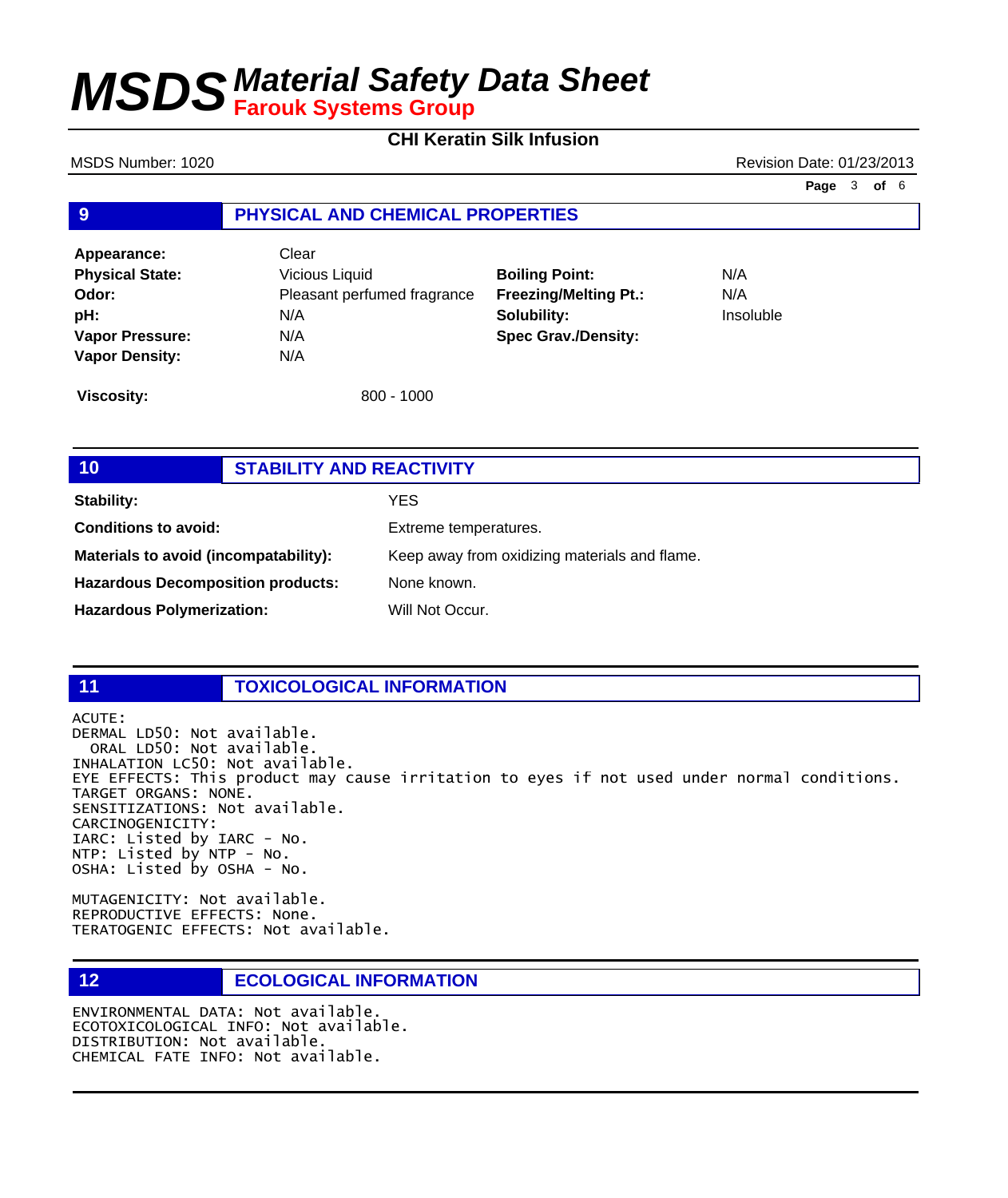## **CHI Keratin Silk Infusion**

MSDS Number: 1020 **Revision Date: 01/23/2013** 

**Page** 4 **of** 6

**13 DISPOSAL CONSIDERATIONS**

US EPA Waste Number and Descriptions:

DISPOSAL METHOD: Controlled release of diluted product into a biological wastewater treatment plant. COMPONENT WASTE NUMBER: No EPA Waste Numbers are applicable for this product's components. DISPOSAL INSTRUCTIONS: Dispose of waste material according to local, state and federal rules and regulations.

**14 TRANSPORT INFORMATION**

This product is not regulated as a hazardous material by the United States (DOT) or Canadian (TDG) transportation regulations.

DOT CLASSIFICATION: Shipping Name: CHI Keratin Silk Infusion Class: none Non-regulated, non-hazardous

IMDG CLASSIFICATION: Shipping Name: CHI Keratin Silk Infusion Class: none Non-regulated, non-hazardous

IATA CLASSIFICATION: Shipping Name: CHI Keratin Silk Infusion Class: none Non-regulated, non-hazardous

1-800-424-9300 1-703-527-3887 CHEMTREC

Outside the United States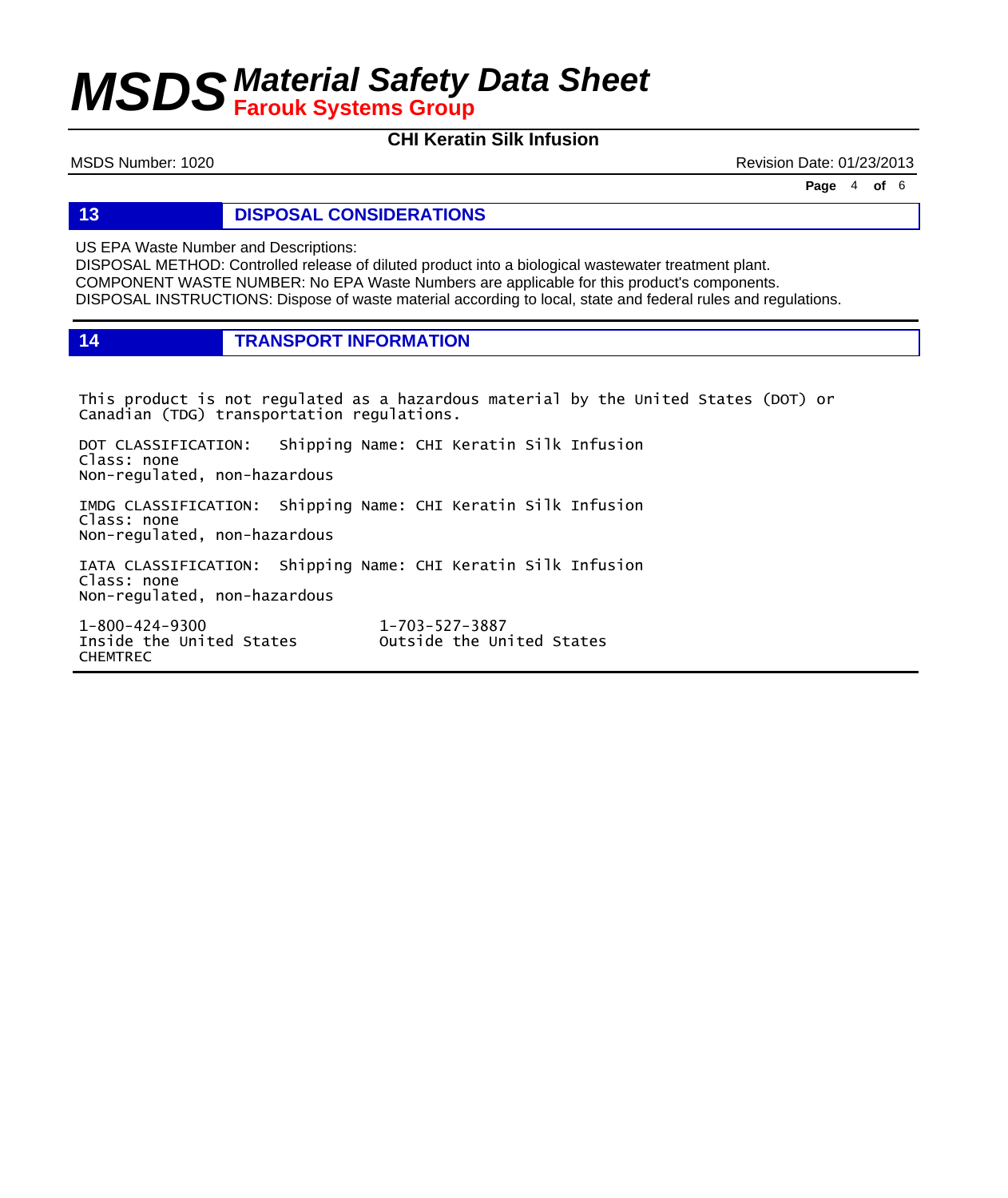### **CHI Keratin Silk Infusion**

MSDS Number: 1020 **Revision Date: 01/23/2013** 

**Page** 5 **of** 6

**15 REGULATORY INFORMATION**

UNITED STATES: SARA TITLE III (Superfund Amendments and Reauthorization Act) 311/312 HAZARD CATEGORIES

Fire: No. Pressure Generating: No. Reactivity: No. Acute: No. 313 REPORTABLE INGREDIENTS: Not applicable. TITLE III NOTES: None. CERCLA(Comprehensive Response, Compensation, and Liability Act) CERCLA RQ: None. TSCA(Toxic Substance Release Act) TSCA REGULATORY: All ingredients are listed in the TSCA Inventory.

CANADA: WHMIS(WORKER HAZARDOUS MATERIAL INFORMATION SYSTEM) This product is WHMIS controlled. CANADIAN INGREDIENT DISCLOSURE LIST: None. CANADIAN ENVIRONMENTAL PROTECTION ACT: All intentional ingredients are listed on the DSL(Domestic Substance List).

EUROPEAN COMMUNITY: EU REGULATORY: All intentional ingredients are listed on the European's EINECS Inventory. STATE REGULATIONS: Not available. LOCAL REGULATIONS: Not available.

**16 OTHER INFORMATION**

2 = Moderate 3 = Serious  $4 =$  Severe NFPA RATING: FLAMMABILITY: 1 HEALTH: 1 REACTIVITY: 0 SPECIAL: None

NFPA CODES: Hazard Scale:  $0 =$  Normal  $1 =$  Slight

HMIS RATING: FLAMMABILITY: 1 HEALTH: 1 PHYSICAL HAZARD: 0 PERSONAL PROTECTION: N/A

Disclaimer: Reasonable care has been taken in the preparation of this information, but the manufacturer makes no warranty of merchantability or any other warranty, expressed or implied, with respect to this information. The manufacturer makes no representations and assumes no liability for any direct, incidental or consequential damages resulting from its use.

 $\Box$  . The contribution of the contribution of the contribution of the contribution of the contribution of the contribution of the contribution of the contribution of the contribution of the contribution of the contributi